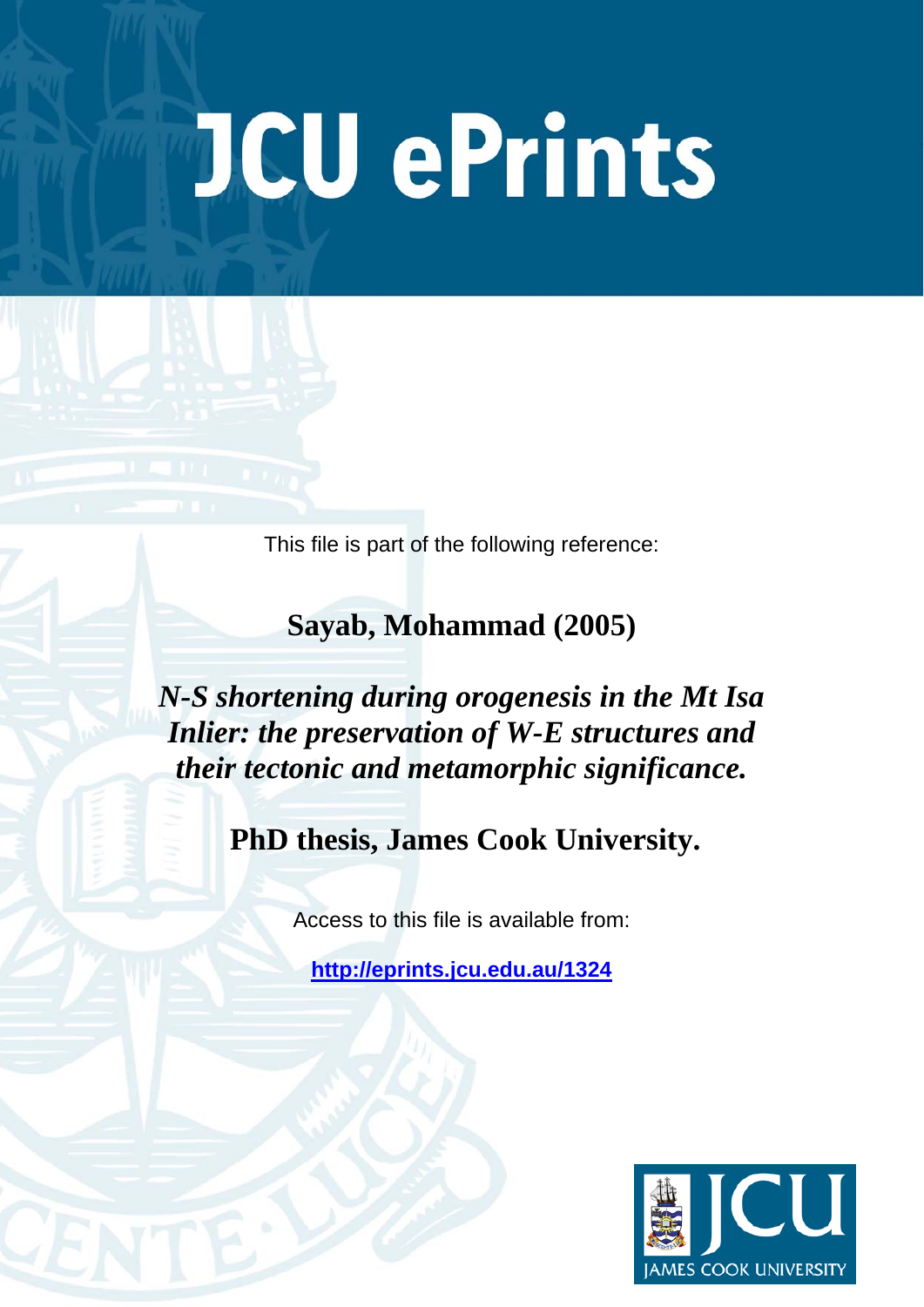# **N-S shortening during orogenesis in the Mt Isa Inlier: the preservation of W-E structures and their tectonic and metamorphic significance**

**Volume I** 

**Thesis submitted by Mohammad Sayab M. Phil (University of Peshawar, 2001)** 

**in March 2005** 

**for the degree of Doctor of Philosophy in the School of Earth Sciences James Cook University of North Queensland Australia** 

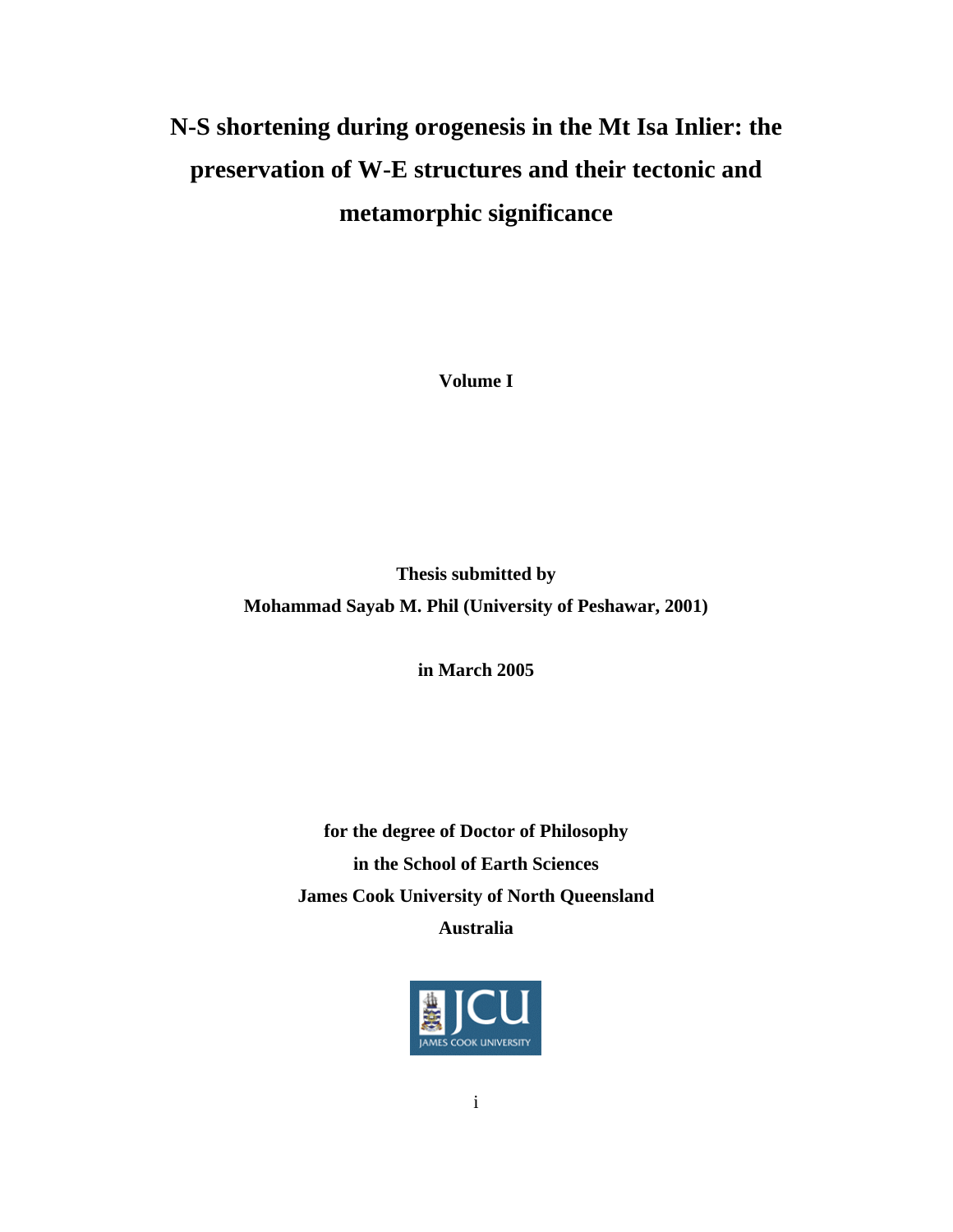# **STATEMENT OF SOURCES**

# **Declaration**

I declare that this thesis is my own work and has not been submitted in any form for another degree or diploma at any university or other institution of tertiary education. Information derived from the published or unpublished work of others has been acknowledged in the text and a list of references given.

Mohammad Sayab March, 2005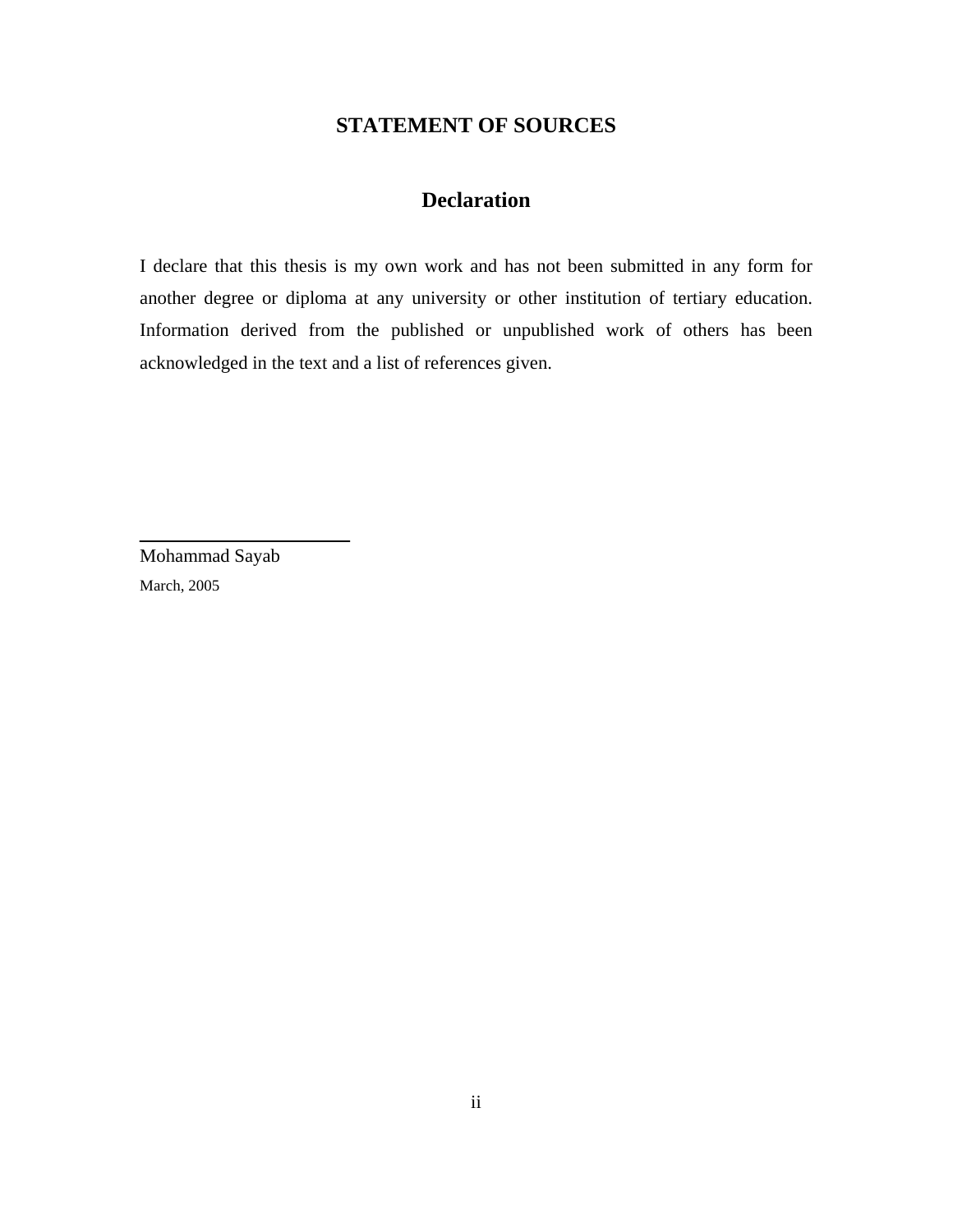#### **STATEMENT OF ACCESS**

I, the undersigned, the author of this thesis, understand that James Cook University will make it available for use within the University Library and, by microfilm or other means, allow access to other users in other approved libraries.

All users consulting this thesis will have to sign the following statement:

*In consulting this thesis, I agree not to copy closely or paraphrase it in whole or in part without the written consent of the author; and to make proper public written acknowledgement for any assistance, which I have obtained from it.* 

Beyond this, I do not wish to place any restriction on access to this thesis.

Mohammad Sayab March, 2005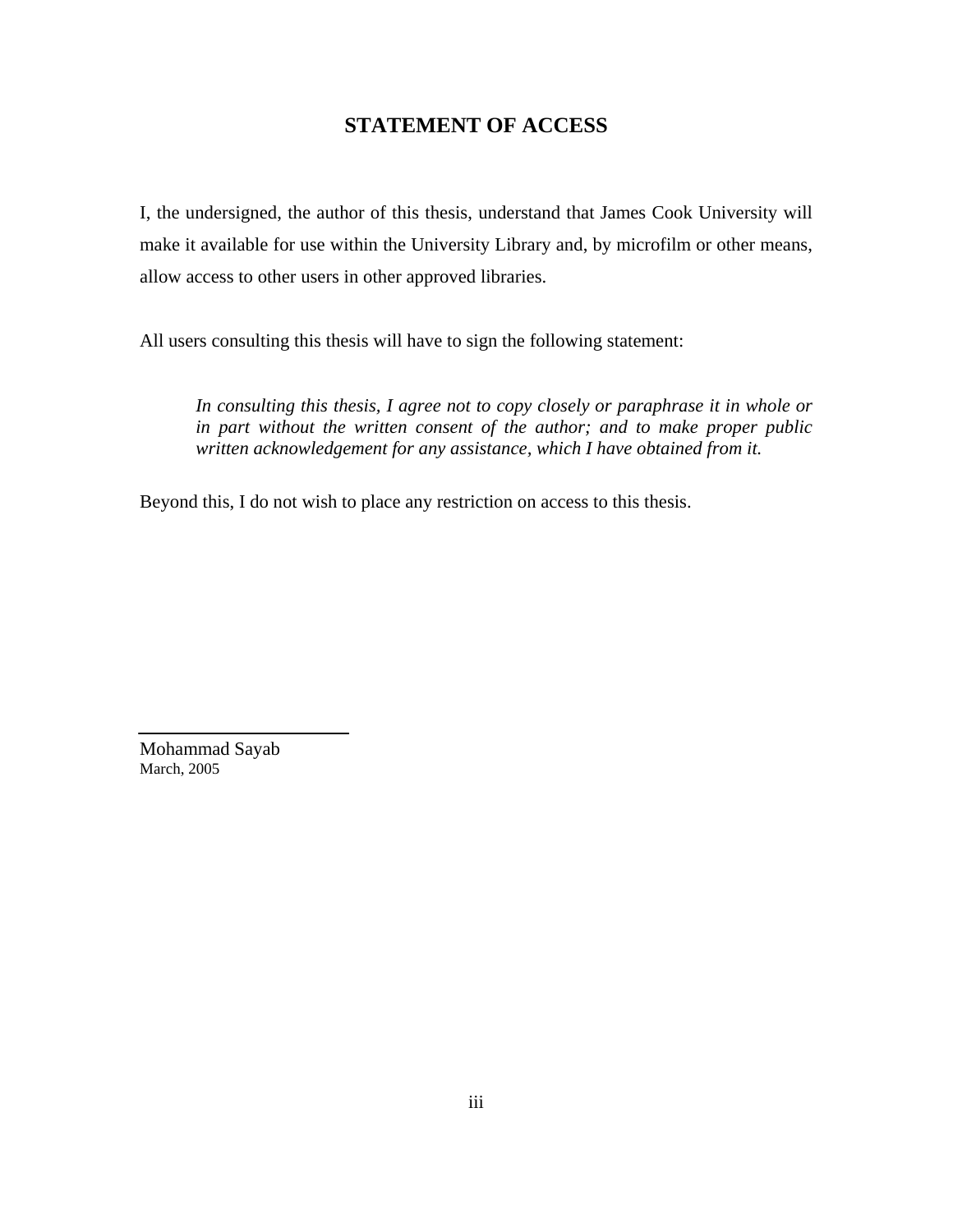#### **Acknowledgements**

During three years of my Ph. D. project I was sponsored by International Postgraduate Research Scholarship (IPRS), James Cook University Post-graduate Award and *pmd*\*CRC top-up scholarship.

I would like to express extreme gratitude and thanks to my mum, dad, brother (Mani) and sisters (Sonia Rani and Sana Rani) in the Pakistan whom I have missed dearly during my stay here in Australia. They have always supported and encouraged me in every endeavor I have undertaken.

My supervisors Mike Rubenach and Tim Bell were always a source of encouragement and enthusiasm. I would like to acknowledge Mike for initiating this project and Tim for reviewing thesis drafts.

 I am indebted to all of the people who have passed through SAMRI and EGRU during my tenure for fruitful discussions, especially Peter Welch, Tom Evans, Mustafa Cihan, Kris Butera, Damien Foster, Leonardo Filtrin, Nick Lisowiec, Mark E & R, David Gillen and James Austin.

The Petrographic lab at James Cook University provided a superb facility for thin section preparation. A special thanks to Dr. Kevin Blake for all of his support with microprobe analysis. I would also like to thank Mr. Elvy Grigolato for XRF analysis.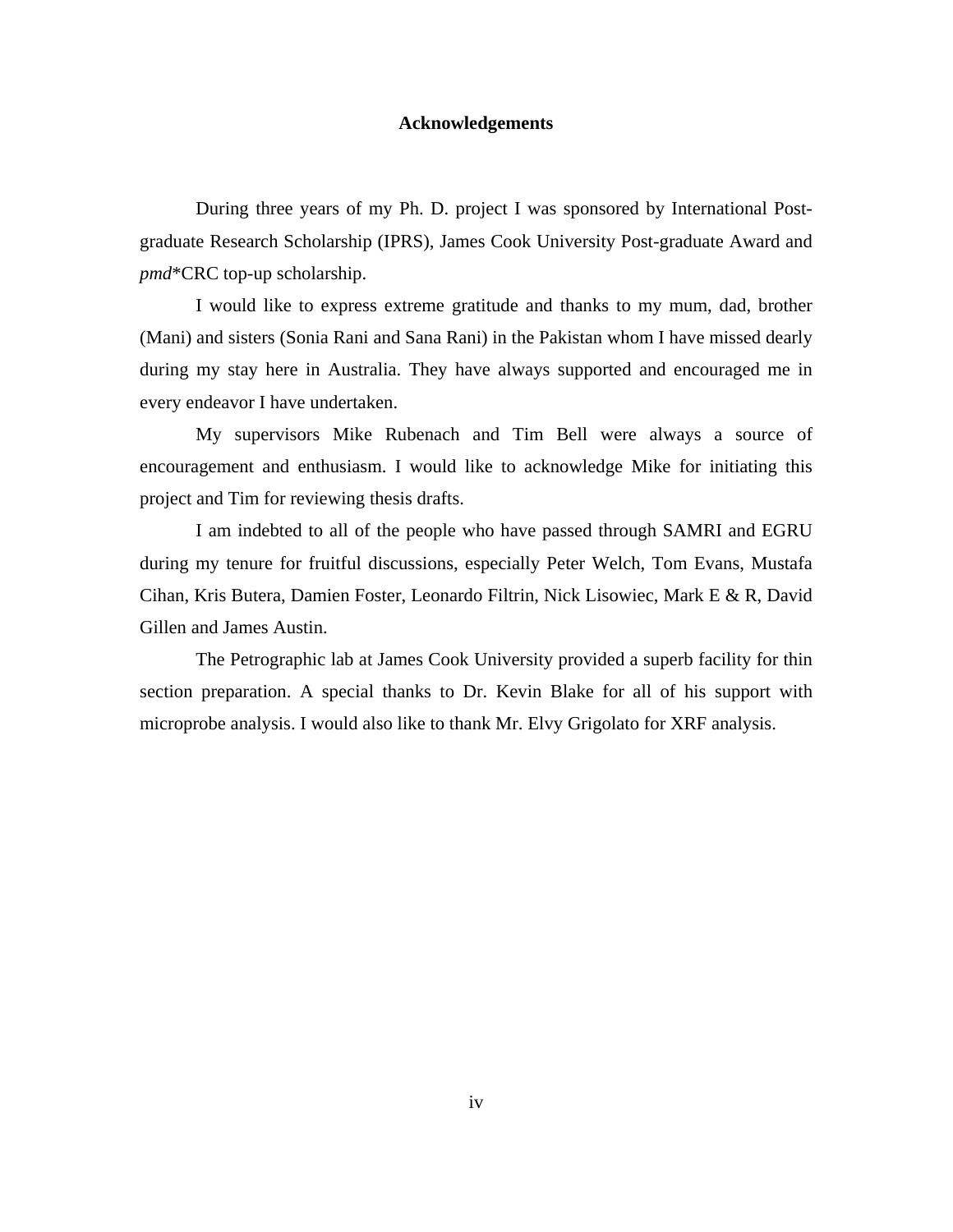# **CONTENTS OF VOLUME I**

#### **(Text and references)**

| Statement of sources<br>Statement of access                    | ii<br>iii    |
|----------------------------------------------------------------|--------------|
|                                                                |              |
| Contents                                                       | $\mathcal V$ |
| Thesis format                                                  | vi           |
| Thesis abstract                                                | vii          |
| Thesis introduction                                            | ix           |
| <b>Section A</b>                                               |              |
| 3D successions of folds in the Mt Isa Inlier                   | $1 - 34$     |
| <b>Section B</b>                                               |              |
| N-S shortening in the Mt Isa Inlier                            | $1 - 30$     |
| Section C                                                      |              |
| Radical shift in the direction of relative plate motion during |              |
| Mesoproterozoic orogenesis                                     | $1 - 30$     |
| Section D                                                      |              |
| Clockwise P-T path in the Mt Isa Inlier                        | $1 - 29$     |
| Thesis conclusions                                             | $1 - 3$      |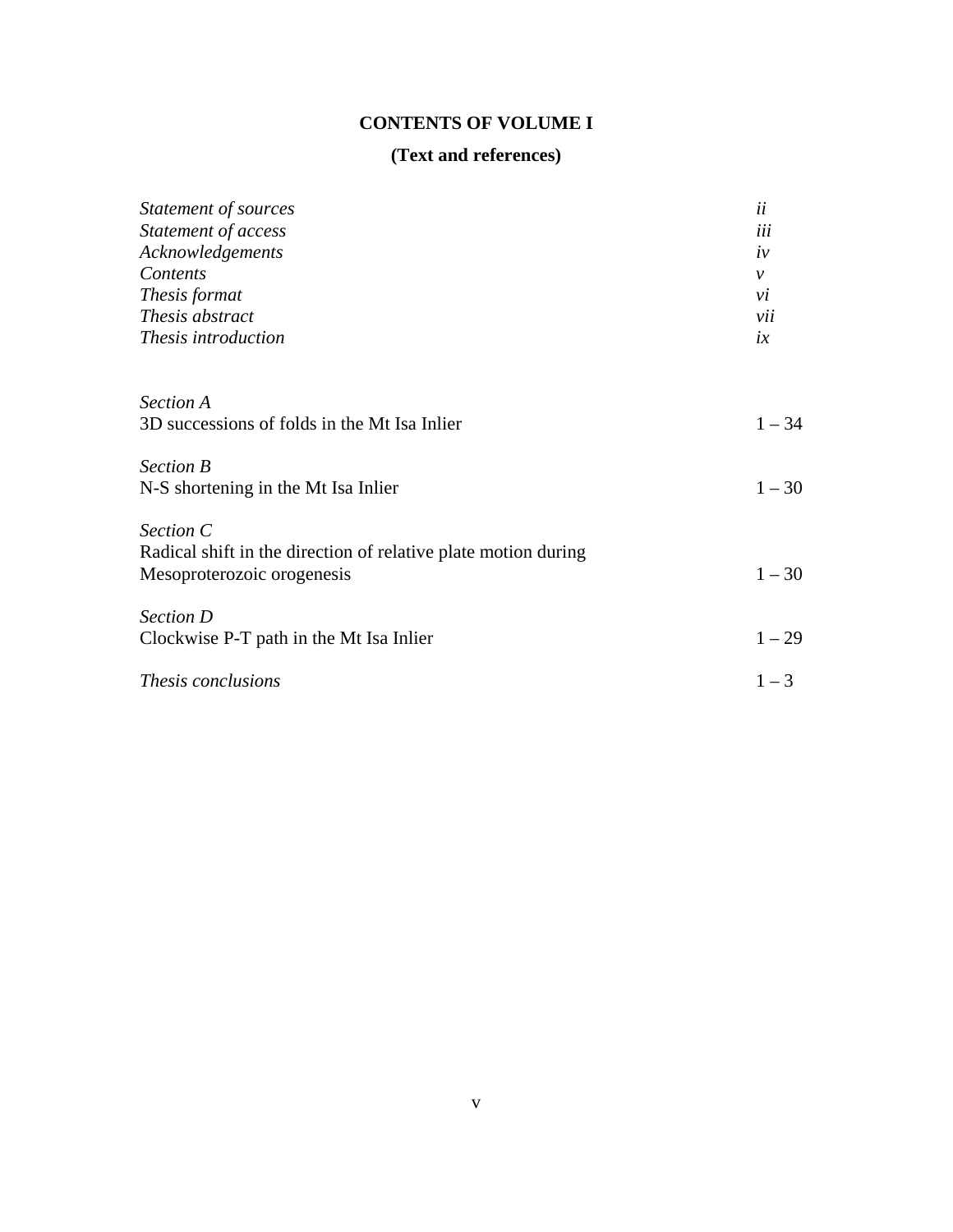## **CONTENTS OF VOLUME II**

### **(Figures, tables and appendices)**

| <i>Section A</i>                                               |          |
|----------------------------------------------------------------|----------|
| 3D successions of folds in the Mt Isa Inlier                   | $1 - 21$ |
| <b>Section B</b>                                               |          |
| N-S shortening in the Mt Isa Inlier                            | $1 - 17$ |
| Section C                                                      |          |
| Radical shift in the direction of relative plate motion during |          |
| Mesoproterozoic orogenesis                                     | $1 - 21$ |
| <b>Section D</b>                                               |          |
| Clockwise P-T path in the Mt Isa Inlier                        | $1 - 22$ |
| <b>Appendices</b>                                              |          |
| $Appendix - A$                                                 |          |
| KFMASH data file                                               |          |
| $A0$ map                                                       |          |
| $Appendix - B$                                                 |          |
| 'FitPitch' analysis with two and three best-fit solutions      |          |
| $Appendix - C$                                                 |          |
| 'FitPitch' analysis with two and three best-fit solutions      |          |
| $Appendix - D$                                                 |          |
| 1. Microprobe conditions                                       |          |
| 2. XRF analyses                                                |          |
| 3. Microprobe mineral analysis                                 |          |
| 4. MnNCKFMASH data file                                        |          |
| $Appendix - E$                                                 |          |
| Sample catalogue                                               |          |
|                                                                |          |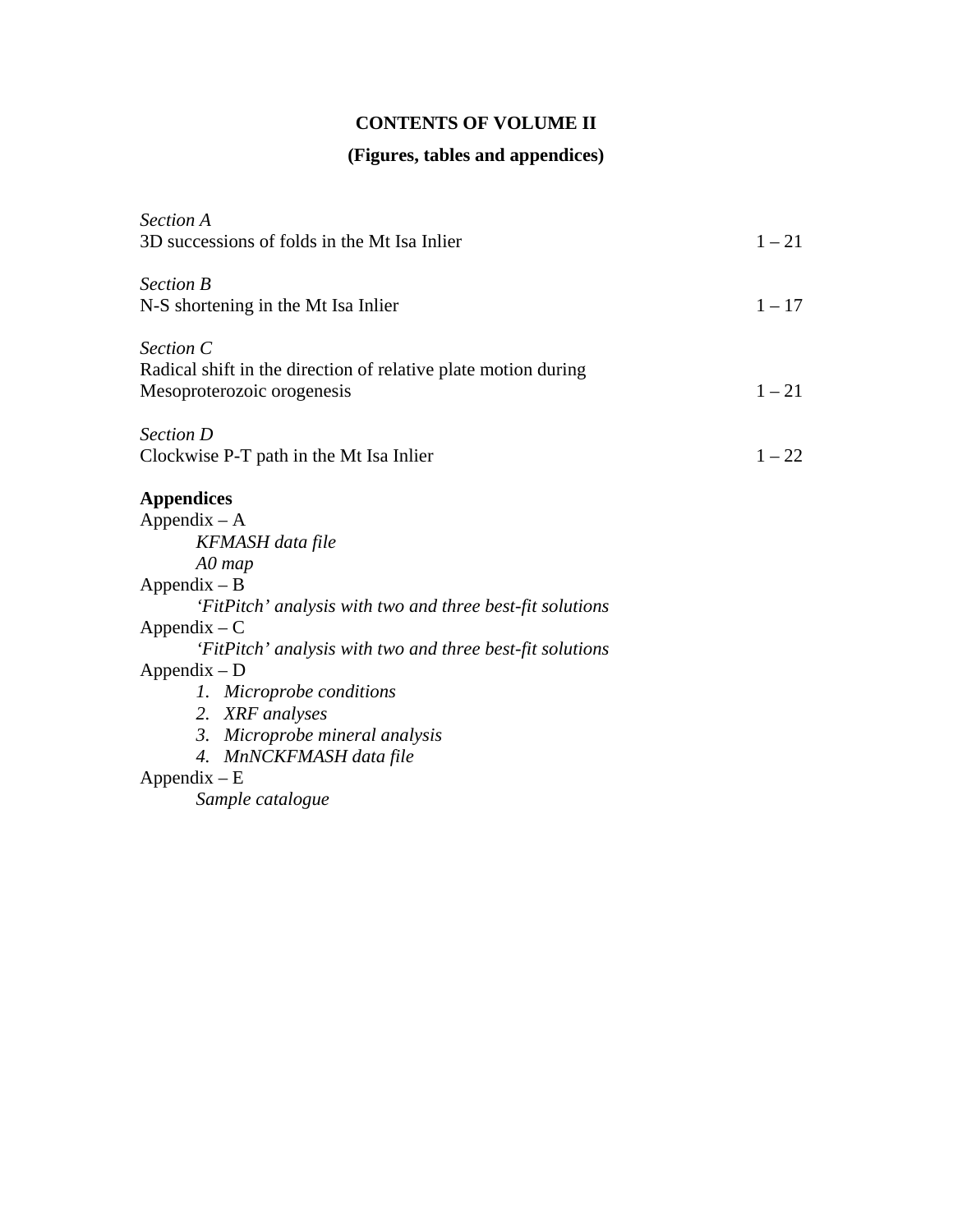#### **THESIS FORMAT**

 This thesis consists of four independent sections (A to D), which have been prepared as individual papers for international journals. Section A, which contains confidential geophysical dataset of pmd\*CRC, will be submitted in January 2005 after disclosure release. Sections B to D have been submitted. Details of the submission process are given in the first page of each section. Each section contains its own set of references and figures, which results in some of the figures being repeated. The thesis is presented as two volumes. Volume I contains text and reference lists for each section. Volume II contains figures, tables and appendices.

Appendices are arranged according to each section  $(A - D)$ . Appendix – E contains sample catalogue with reference to Australian Map Grid (AMG) coordinates, zone 54. The catalogue also contains information regarding thin sections used in this study, polished sections, rocks used for major element XRF analysis and rock chips and blocks.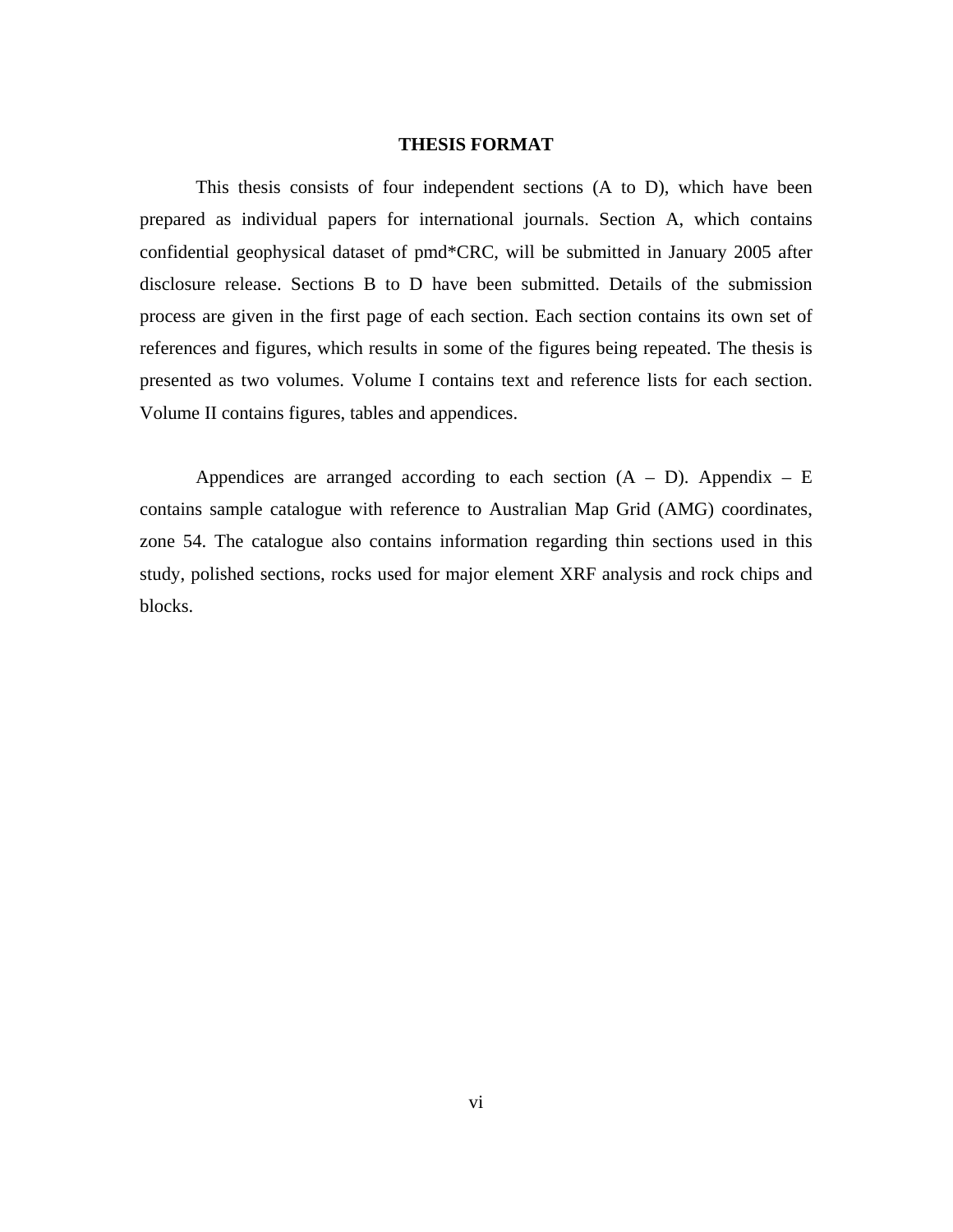#### **THESIS ABSTRACT**

 Mesoproterozoic Mt Isa inlier of NW Queensland exhibits complex tectonometamorphic history that is generally considered to result from low-pressure/hightemperature (LP/HT) metamorphism with an anticlockwise pressure-temperaturedeformation path. Yet studies regarding the nature of the P-T history and tectonic regime that led to such a LP/HT signature have been quite limited. A detailed FIA (**F**oliation **I**ntersection/**I**nflection **A**xes preserved in the porphyroblast**s**) analysis combined with textural relationships and P-T pseudosections, using key localities across the Eastern Fold Belt of the Mt Isa Inlier, has resolved the cause of the LP/HT signature. Measurement of FIAs in the Eastern Fold Belt has revealed phases of deformation and metamorphism that could not previously be distinguished from one another. Both the 'asymmetry switch' and 'FitPitch' FIA measurement techniques have been applied to key localities of polymetamorphosed and multiply deformed Eastern Fold Belt, and they yielded the same result. These independent techniques have revealed (1) W-E trending structures that formed during N-S bulk shortening  $(O_1)$  and N-S oriented structures that formed during W-E bulk shortening  $(O_2)$  in the Eastern Fold Belt,  $(2)$  the presence of separate periods of metamorphism associated with each direction of bulk shortening, and (3) the crustal scale tectonic processes associated with polymetamorphism. The structural overprinting relationships do not support previously suggested non-coaxial west vergent, nappe-style folding in the region. A progressive succession of overprinted FIA trends reveals a clockwise rotation of the principal direction of bulk shortening with time. This requires a radical shift of relative plate movement from N-S to W-E during development of the